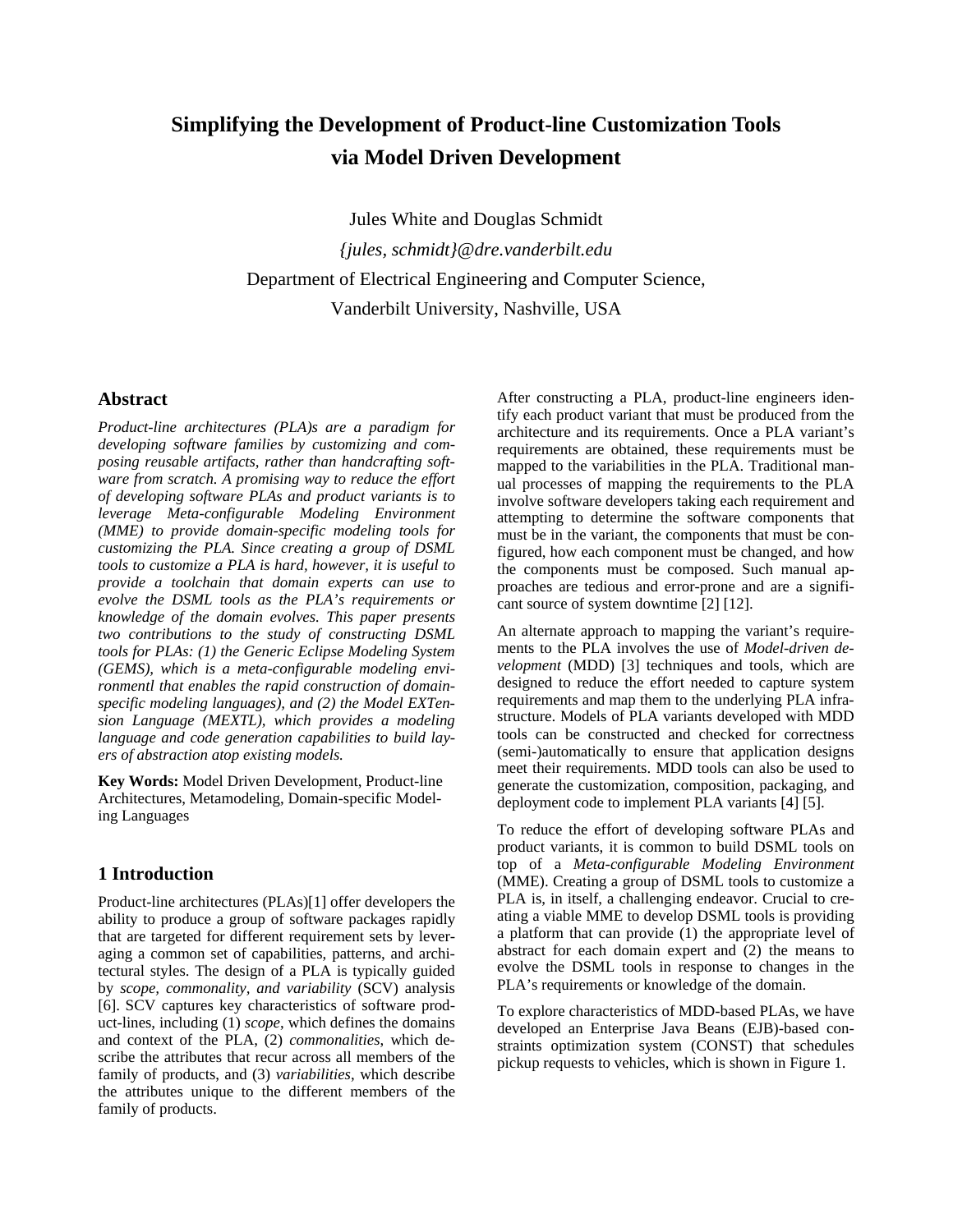

**Figure 1. A Multi-Layered Autonomic Architecture for Scheduling Highway Freight Shipments** 

As shown in Figure 1, CONST manages a list of items that must be scheduled for pickup, a list of times that the items must arrive by, and a list of vehicles and drivers that are available to perform the pickup. It uses a constraint-optimization engine to find a cost effective assignment of drivers and trucks to pickups. CONST's optimization engine could be used schedule a wide variety of shipment types. In one configuration, for example, the system could schedule limousines to customers requiring a ride, whereas in another configuration the system could dispatch trucks to highway freight shipments. The CONST's optimization engine must therefore be customizable at design-time to handle these various domains effectively.

CONST must also be customizable at run-time to adapt to changing operating conditions. During peak traffic times, for instance, its optimization engine may need to use traffic-aware routing algorithms, whereas during offpeak times, it may switch to faster traffic-unaware algorithms. CONST also needs to handle failures differently depending on the target domain. For scheduling limousines to pickups, for example, a degradation of the time required to schedule a reservation below a threshold may require CONST's constraint engine to adapt to improve performance. When scheduling highway freight shipments, however, the threshold may be higher since pickup and drop-off windows are more flexible.

To support the degree of customization described above, we developed CONST as a PLA using SCV analysis, as follows:

- The **scope** is the constraint optimization system architecture and the associated components that address the domain of scheduling shipments to vehicles, including computing route times between vehicles and shipments, maintaining a list of waiting shipments, and calculating the cost of assigning a specific vehicle to a shipment.
- The **commonality** is the set of components and their interactions that are present in all configurations of the optimization system, which include the scheduler updating the schedule, the route time module answering requests from the schedule, and the dispatcher sending routing orders to the vehicles.
- The **variability** includes how the list of waiting shipments is prioritized, how the system calculates the cost of assigning each vehicle and driver combination to the pickups, how late pickups and dropoffs are handled, and how the system handles response time degradation.

By applying the SCV analysis to CONST we designed a PLA that enables the customization of its optimization engine for various domains.

The remainder of this paper is organized as follows: Section 2 describes the design of the Generic Eclipse Modeling System (GEMS) and how it addresses the challenges of creating MDD-based customization tools for PLAs such as CONST; Section 3 describes the Model Extension Language Editing Environment (MELEE) and uses a case study to show how it enables the creation of layers of abstraction between models; and Section 4 presents concluding remarks.

### **2 The Generic Eclipse Modeling System (GEMS)**

To create PLAs rapidly, tools are needed to assemble and customize an organization's component assets. The Generic Eclipse Modeling System (GEMS) created by the Distributed Object Computing (DOC) Group at the Institute for Software Integrated Systems (ISIS) at Vanderbilt University is an Eclipse-based Meta-configurable Modeling Environment that enables developers to generate Domain-Specific Modeling Language (DSML) tools for customizing PLAs via the following capabilities:

- A visual interface that supports the creation of domain-specific modeling languages (DSMLs), i.e., GEMS contains a metamodeling environment that supports the definition of paradigms, which are type systems that describe the roles and relationships in particular domains.
- The creation of models that are instances of DSML paradigms within the same environment.
- Customization of such environments so that the elements of the modeling language represent the ele-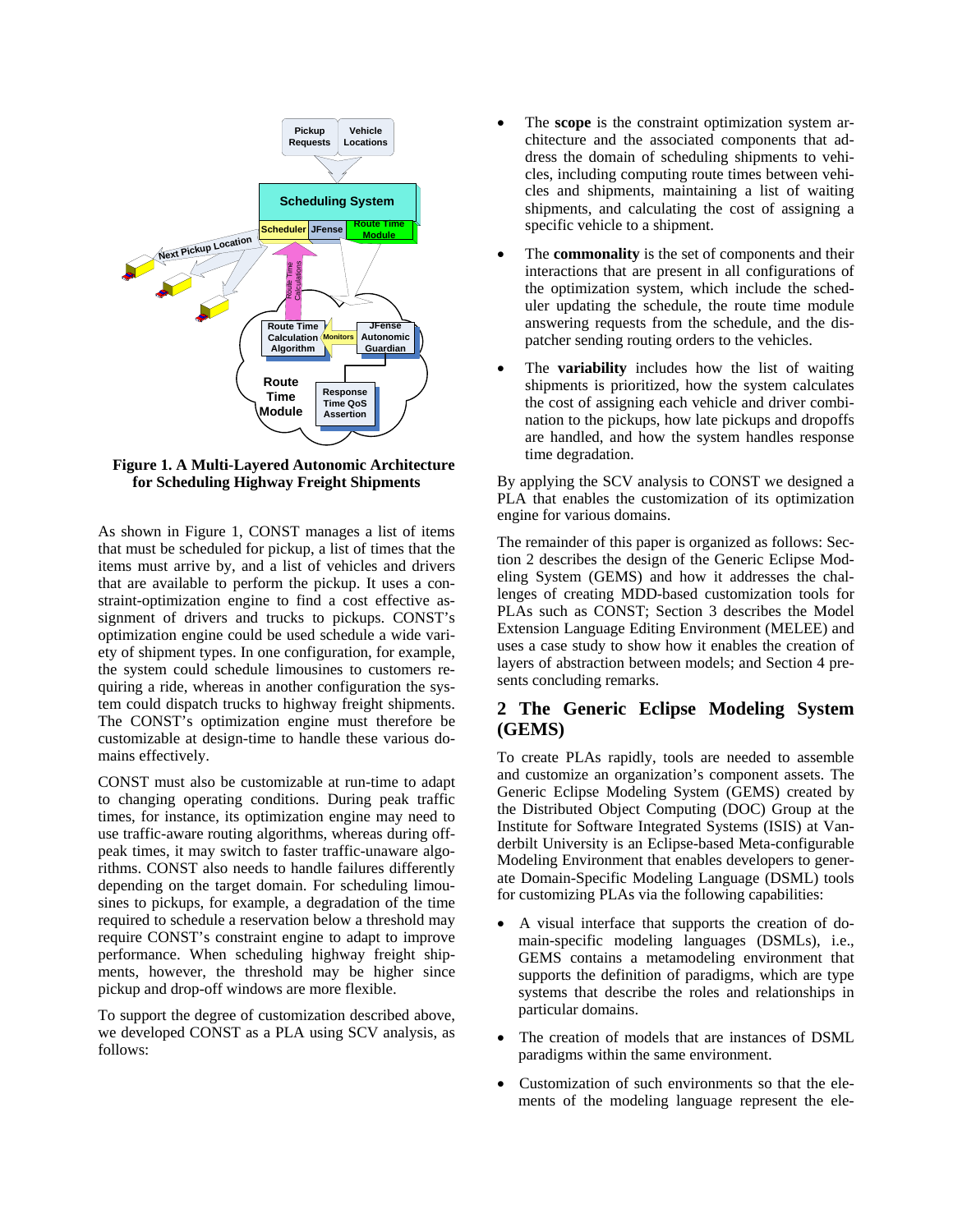ments of the domain in a much more intuitive manner than is possible via third-generation programming languages.

- A flexible type system that allows inheritance and instantiation of elements of modeling languages.
- An integrated constraint definition and enforcement module that can be used to define rules that must be adhered to by elements of the models built using a particular DSML.
- Facilities to plug-in analysis and synthesis tools that operate on the models.

Each of these capabilities is shown in Figure 2 and discussed below.



**Figure 2. The GEMS Architecture** 

A key challenge to developing PLA customization tools is the formal specification of the PLA's DSML. Engineers must create a language to capture both the static and dynamic semantics. The GEMS metamodeling language allows developers to specify the common types in their system, the variability in instances of the types, the allowed containment compositions of the types, and the allowed connections between instances of types. These capabilities allow developers to apply SCV analysis to their PLAs and capture the results in a metamodel. This metamodel can then be interpreted by the GEMS tool to generate DSML(s) for customizing the PLA. By allowing developers to formally define the commonality/variability in the system and automatically generate a

graphical customization tool that operates on that domain, GEMS significantly reduces the development effort require to develop a PLA by (1) generating a complete implementation of a tool for customizing the PLA, (2) ensuring that only legal PLA variants can be constructed in the tool, and (3) providing a modeling language intuitive to domain experts that customize the PLA.

In the remainder of this section, we discuss the design and functionality of the GEMS metamodeling environment. Each portion of the metamodeling system is examined in the context of the challenges it solves for building DSML customization tools for PLAs.

## **Section 2.1 Challenge 1: Allow DSML Tool Developers to Leverage OO Concepts to Construct Flexible DSMLs**

**Context.** Extensive work has been done identifying how to decompose problems into object oriented systems. A good metamodeling environment must allow DSML developers to leverage the extensive knowledge of OO program design. By allowing developers to leverage OO design and best practices in their metamodels, existing patterns and development expertise can be reused.

#### **Problem**  $\rightarrow$  **The metamodeling language must support OO concepts, such as inheritance and polymorphism, and provide a mapping of these concepts to the meta-configured modeling environment.**

In order to support OO designs and patterns, the metamodeling language must support inheritance and polymorphism. These concepts from the metamodeling language must in turn be mapped to the underlying metaconfigurable environment. The meta-configurable environment must be able to evaluate constraint, visualization, and composition rules on both base types and their descendants.

#### **Solution**  $\rightarrow$  **Provide a metamodeling type system that leverages the polymorphism and inheritance facilities of the underlying OO programming language implementation.**

To facilitate model reuse and maintenance, GEMS supports model types, instances, and type inheritance, similar to OO language concepts. GEMS provides two key types that can be defined: *atoms* and *models*. Atom types provide indivisible model units and may not contain other elements. Model types allow developers to specify entities that can contain other elements in the target DSML.

Model and atom types also support properties, which are data elements that compose the type. These are the same as the member variables of an OO class. Properties themselves have a simple type specified to constrain their value. GEMS supports Enumeration, String, Integer, Decimal, and Boolean types. To provide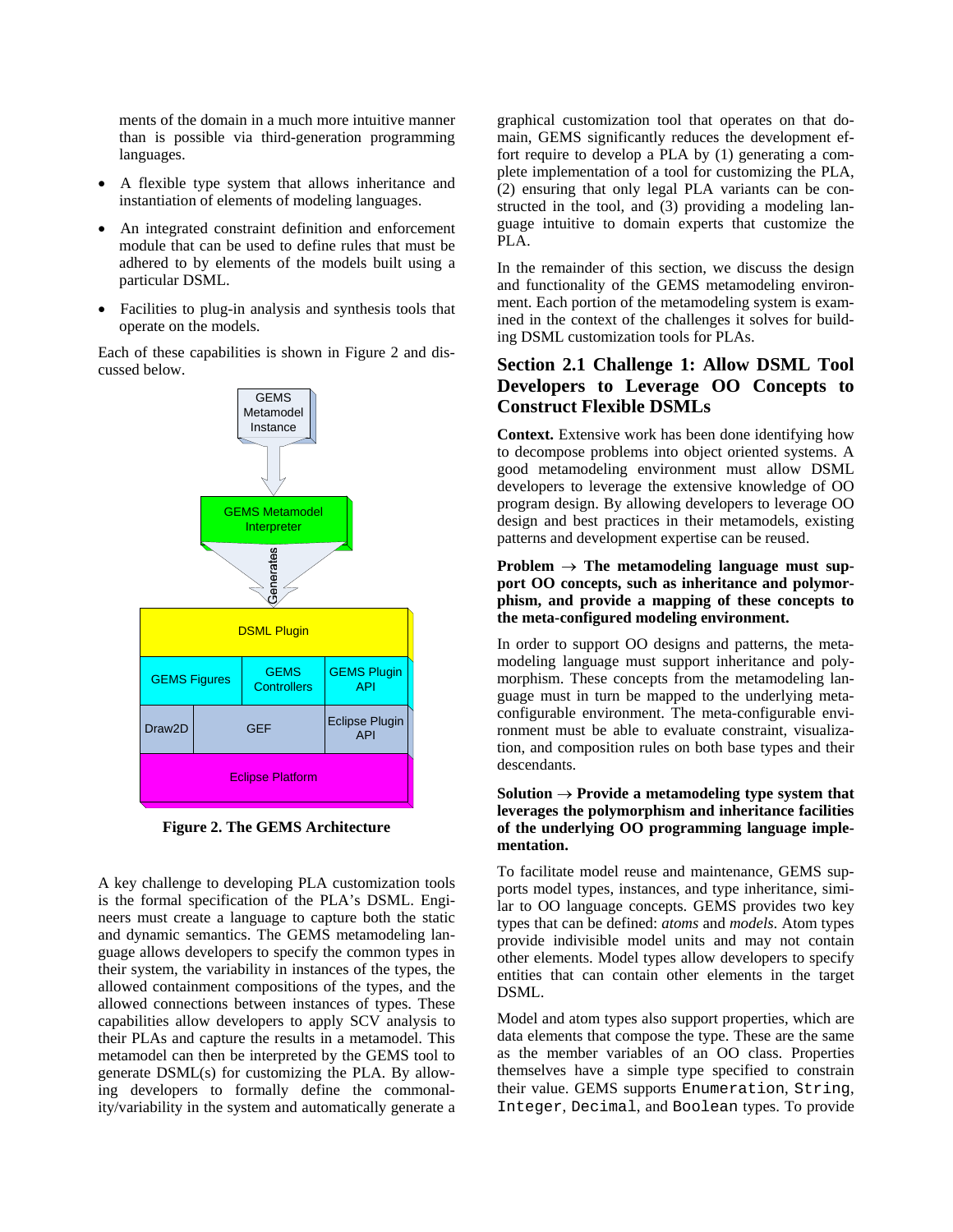more fine grained type constraints, GEMS also provides a built-in facility for extending these basic types using regular expression matching,. Both models and atoms support inheritance, which allows developers to provide polymorphic capabilities in the target DSML and facilitates the reuse of entities and provides for better abstraction. Inheritance applies to the properties, visualization rules, containment rules, and constraints of a DSML.



**Figure 3. Metamodel for CONST Customization Tool**

To create a customization tool for our CONST constraint optimization system, we first defined types for each of its configurable components identified during the commonality phase of SCV analysis. Figure 3 illustrates the metamodel for the CONST PLA customization tool. This figure shows how we used GEMS to model common components, including the route time module, scheduler, schedule, and route time calculation algorithms. The route time module can be configured to use either a route time algorithm that is aware of traffic delays or a faster calculation algorithm that ignores traffic delays. The traffic-aware algorithm is suited to contexts, such as assigning limousines to reservations, where lateness is measured in minutes. In a situation where shipments only need to arrive by multi-hour window within a day, such as scheduling trucks to freight shipments, the traffic-unaware algorithm may be more appropriate.

### **Section 2.2 Challenge 2: Ensure that Models are Correct by Construction**

**Context.** A key benefit of using MDD tools to customize PLA variants is that the models are guaranteed to be correct by construction. Without guaranteeing that models are correctly constructed, developers cannot be certain that a valid PLA variant is being constructed. Correctly constructed models are even more crucial when multiple PLA customizers are working on the same variant. Without a properly constrained modeling tool, one PLA customizer can introduce subtle errors which ripple down the PLA customization chain. It is therefore crucial that the metamodeling tool used to construct the MDD PLA customization tools provide a mechanism for specifying constraints that should be applied to instances of the DSML.

#### **Problem**  $\rightarrow$  **The metamodeling language must provide an expressive constraint specification system that can satisfy a wide range of requirements.**

Guaranteeing correctly constructed models requires runtime checking of both containment and connection constraints in the DSML tool. Often, the tool will also require checking complex context dependent constraints, such as the RTM may only be deployed with a traffic aware algorithm if it is connected to a traffic status data source. Providing a constraints language and evaluator that is both natural to the DSML tool developer and capable of covering a wide range of requirements is challenging.

#### **Solution** → **Provide graphical specification of context-free constraints and a constraint specification language for context dependent constraints.**

A crucial aspect of constructing variants in PLAs is ensuring the validity of the variants. PLAs present multiple ways in which a variant may be constructed incorrectly. For example, a variant may contain a *composition error*, which may be caused by composing elements that cannot be grouped together or by failing to compose elements that must be composed together. Another source of problems in PLA variants is the definition of interactions between PLA components, e.g., an interaction may be created in the variant between two components with incompatible interfaces. There are also complex validations that cross each of these areas, e.g., a component may only be able to interact with another component if it has a particular property set to a specific value.

The GEMS metamodeling language provides multiple techniques for defining constraints to ensure that only valid variants can be constructed within the generated DSML. Its constraint checking system takes an exclusionary approach, where only connections and containment relationships that are explicitly defined in the metamodel are allowed. The first constraint type is *cardinality*, which can be constructed for (1) *containment* by setting values on the containment association connection and (1) *connections* by setting the cardinality values on the connection declaration atom. At runtime, containment and connection constraints are evaluated before new connections and children are added to the model. Only valid connections and parent/child relationships are allowed.

In the metamodel for our CONST customization tool, we define a containment constraint that ensures exactly one scheduler component exists in any variant and that the scheduler component interacts with a single pickup list. We also define a containment constraint for the route time module to ensure it has exactly one route time cal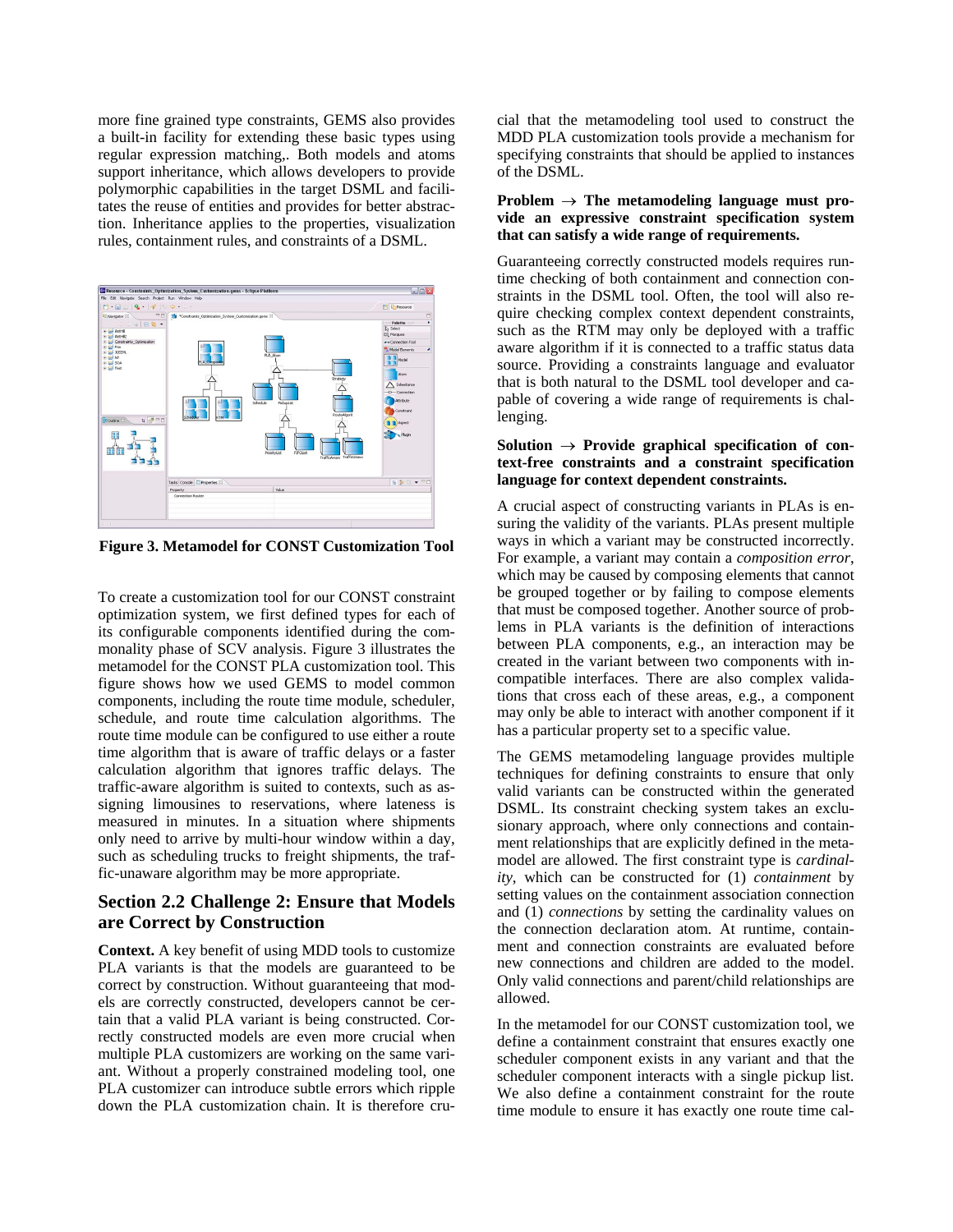culation algorithm that it uses. An attempt to create a system with no route time calculation algorithm or a scheduler that interacted with more than one pickup list will thus be flagged as an invalid variant.

To further ensure proper containment relationships and connection relationships in the generated DSML, GEMS supports the definition of type-based constraints. When a connection or containment relationship is declared between two entities within the metamodel, the relationship is constrained by the declared types of each entity. Only entities of that type, or of a more specialized type created through inheritance, can participate in the connection or containment relationship. These type-based constraints allow developers to ensure that only valid types are composed together and that all connections are between valid types. In the CONST DSML, for example, a route time module may only contain route time calculation algorithms. We define this constraint in the metamodel through a containment connection that ensures the generated DSML will uphold this constraint.



**Figure 4. Complex Constraint for a PickupList** 

Some constraints that must be upheld do not depend solely on a single connection or containment relationship. For these complex constraints, GEMS provides a constraint entity that can be associated with a type. The constraint is evaluated anytime an action is performed on an instance of that type, such as adding a child or connection. To create the constraint, GEMS provides a constraint editor that evaluates any valid Java code that utilizes the GEMS model API. This constraint code is passed the model entity instance to which the constraint is being applied. The constraint code must use this instance to evaluate the validity of the entity's state and return a boolean value to indicate whether the constraint is honored or violated. Figure 4 shows a complex constraint defined for PickupList to ensure that a system with a prioritized pickup list is only created if there exists a component to determine the prioritization of the list.

## **Section 2.3 Challenge 3: Provide PLA Customizers with Intuitive Visualizations of Their Domain**

**Context.** An important aspect of MDD tools is that they allow domain experts to manipulate entities familiar to their domain. In order for an entity to appear familiar to a domain expert, it must use the standard visual representation from its domain. Without the ability to display entities using the visual standards of their domain, domain experts are forced to operate in a less intuitive environment.

#### **Problem** → **The metamodeling language must provide MDD tool developers with mechanisms for customizing the DSML's appearance and creating different views of the DSML.**

To enable MDD tool developers to create useful DSML tools, the metamodeling tool must support the specification of the visual properties of the DSML's entities. The specification method must be flexible enough to cover a large number of domains but at the same time should only require tool developers to hand write code for very unusual visualizations. Striking this careful balance between flexibility and usability is challenging.

#### **Solution** → **Provide intuitive default visualizations, graphical specification of common visual customizations, and mechanisms for completely overriding the default rendering mechanisms for unusual requirements.**

By default, GEMS generates stock icons to represent the models and atoms in the generated DSML. Most DSML developers, however, will want to customize the rendering of the model entities so their look is specific to the domain. GEMS provides developers with the ability to customize the look of each type by providing icons for use in place of stock icons. Developers can also provide custom dynamic rendering of model entities. To facilitate dynamic rendering, GEMS provides an API developer can use to provide custom rendering classes for their visualization needs. Connections may also have their appearance customized. Both the endpoint styles (e.g., diamond, arrow, etc.) and the line style itself (e.g., dotted, color, etc.) can be customized through settings in the metamodeling language. The appearance of attributes can also be customized. Connection attributes can be configured to appear only in the attribute window or to be visible on the rendered connection.

A PLA can often have hundreds of customizable components. In these cases, visualizing the entire model in its entirety becomes too complex. In other cases, the model may have different possible views that are independent of each other. In these cases, a mechanism is needed to define different views on the model. Each view should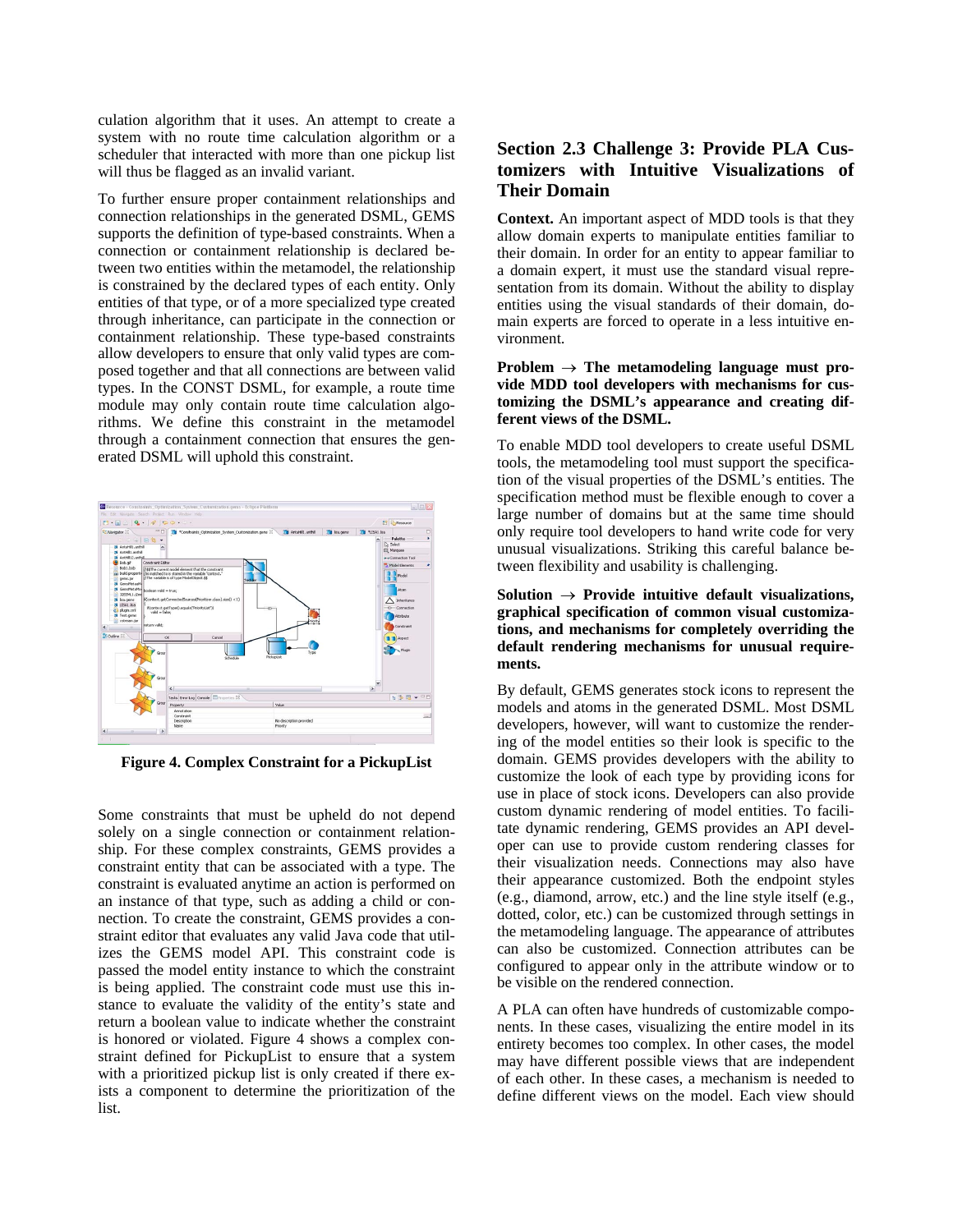only expose the tools and entities relevant to it. Views can be leveraged to separate the roles of the domain experts by defining different views for each domain expert's role. Views also allow domain experts to focus on a specific aspect of the model, such as the physical or logical views.

The GEMS metamodeling language provides a facility for defining different views on the model. Each view in the DSML is modeled as an *Aspect*, which can be dragged into the model and have types associated with it via containment declarations. In the generated DSML editor, these views can be accessed to provide visual filters. Only types explicitly associated with the aspect through a containment connection in the metamodel will be visible on the tool palette and model canvas. Providing an aspect element allows developers to create multiview editing environments rapidly and add new views easily as requirements change.

Figure 5 illustrates the creation of one view to customize the route time module and another view to customize only the scheduler. The RTM\_View will create a model view in the generated DSML that allows the developer to view only the model entities related to the customization of the RTM. Similarly, the Scheduler's view will allow the developer to isolate and view only the entities for customization of the Scheduler, such as the PickupList and Schedule types.



**Figure 5**. **GEMS Aspects**

# **Section 2.4 Challenge 4: Provide PLA Customizers with a Mechanism for Mapping DSML Instances to Physical PLA Artifacts**

**Context.** An important aspect of MDD tools is that they allow domain experts to manipulate entities familiar to their domain. In order for an entity to appear familiar to a domain expert, it must use the standard visual representation from its domain. Without the ability to display entities using the visual standards of their domain, domain experts are forced to operate in a less intuitive environment.

#### **Problem** → **A flexible model traversal mechanism must be provided that allows MDD tool developers to create model interpreters to generate source artifacts from DSML instances.**

A key ability of MDD tools is the ability to generate source artifacts and perform model analyses. To facilitate this, the metamodeling environment must allow developers to create model interpreters that can be packaged with the generated DSML tools. This requires exposing a model traversal API to allow developers to analyze the model entities and map them to source artifacts. The domain experts must also be provided with a mechanism for accessing the registered model interpreters for their model type.

#### Solution  $\rightarrow$  Provide a mechanism for programming **API that allows MDD tool developers to access the Java objects implementing the DSML entities.**

Creating variants for PLAs that must be handcrafted is tedious and error-prone. Often, the requirements and design of the variant are well understood, but incorrect interpretation of the specification by software developers yields implementations that do not match the requirements. Moreover, even developing implementations that meet the specification still requires significant software development time, testing, and debugging, and manual implementation of variants leads to rediscovery of existing and well understood solutions. As the complexity of PLAs increases and the time-to-market windows shrink, tools are needed to reduce the complexity of implementing a variant specification.

GEMS provides an interpreter framework developers can use to create code generators that operate on model instances of the generated DSML. By creating interpreters, developers can capture well-understood commonality and variability in the PLA in a reusable form. Implementations of the variant can be produced automatically by interpreting model instances, which allows variants to be generated quickly as requirements change or as new variants are defined. Code generation also saves significant software development, validation, and debugging time since after a correct set of interpreters has been constructed and validated, all generated implementations of variants will be correct-by-construction.

The GEMS interpreter framework provides a Java API that allows interpreter developers to traverse instances of the model entities. This API includes methods for querying the children of each model, querying attribute values, and querying connections. The GEMS Metamodel interpreter generates the Eclipse plug-in artifacts required to implement the modeled PLA customization tool. The generated code includes the classes needed for the Draw2D and GEF models, controllers, and views. It also includes the XML plug-in descriptor required to inte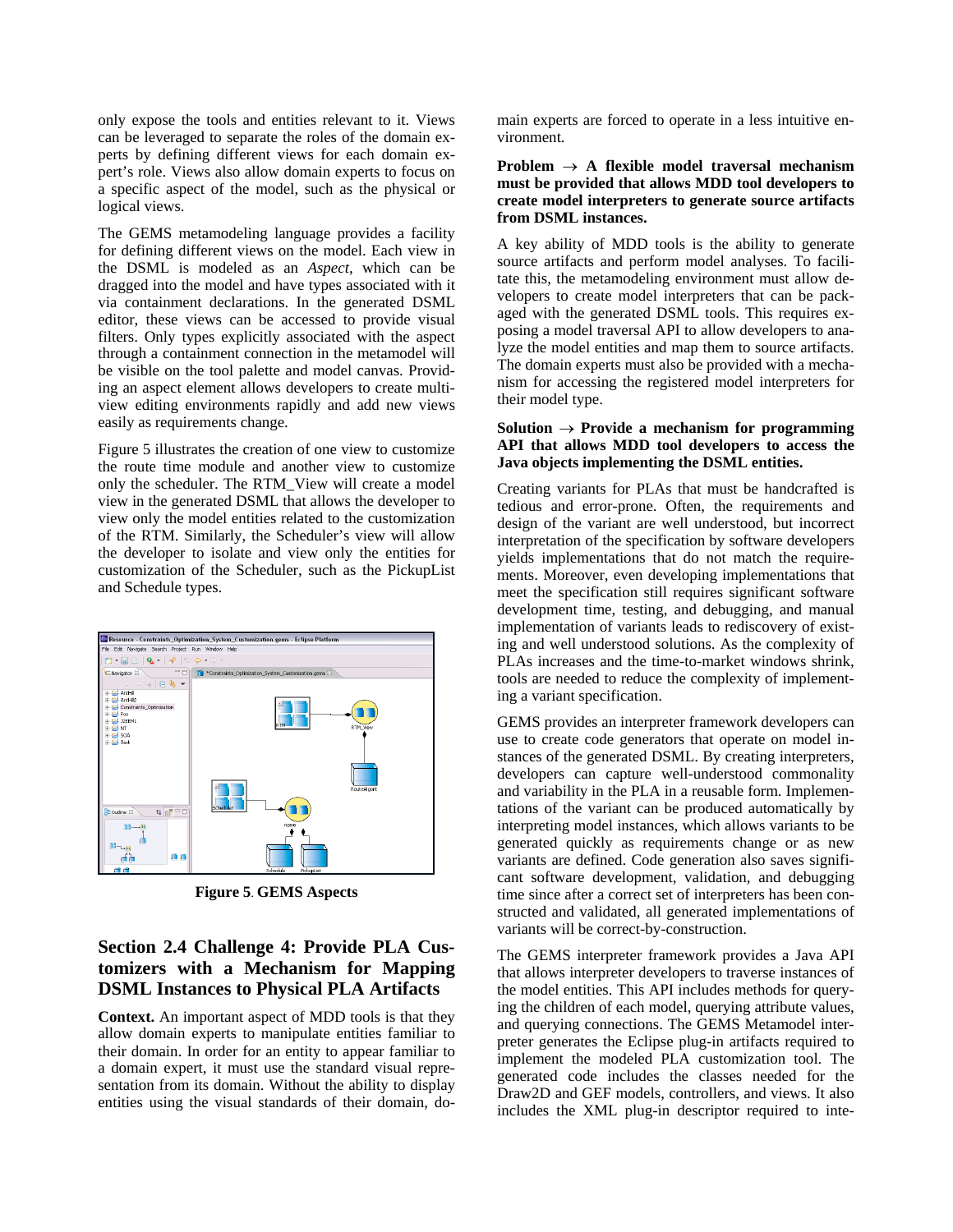grate the customization tool into Eclipse. For customizing our CONST PLA customization tool, the interpreter generated approximately 31 classes, 500 lines of Java code, and 70 lines of XML, all of which would have been created manually by developers using a traditional manual development process. For our CONST customization tool, we developed multiple interpreters, leveraging our previous work on the Enterprise Jave Bean modeling tool, J2EEML [7], to generate artifacts to automate variant implementation. These interpreters include numerous artifacts, including XML descriptor and configuration files, Enterprise Java Beans, ANT deployment scripts, Java Docs, testing frameworks, and JNDI lookup code.

# **2.5 Applying GEMS to CONST**

We developed the CONST case study to illustrate the advantages of using the GEMS-based PLA customization tool to create constraint optimization system variants. A meta-model describing the problem domain was created in GEMS. The GEMS plugin-generator was then used to create an Eclipse plugin for creating CONST variants. We then performed experiments comparing the reduction in development effort provided by the GEMSbased CONST customization tool versus traditional development methods.

The initial generated implementation of this case study created by the CONST customization tool contained several thousand lines of Java code. The generated EJB implementations accounted for nearly 75% of the complete code base, the test framework accounted for 20%, and the adaptive glue code accounted for 5%. Using a traditional development process, much of this code would have been developed manually. With our PLA customization tool, in contrast, all code except for the business logic and testing logic was generated initially from our specification, which accounted for approximately one-third of the code required to implement the Java classes for the application.

Using our highway freight scheduling case study, we evaluated the difficulty of creating several new variants. The first variant was constructed by customizing the PLA to add monitoring and adaptation logic. We refactored the design to monitor the response times of the route time module component. Adjusting the design using the PLA customization tool and regenerating the implementation took approximately five mouse clicks and resulted in the generation of ~20 new lines of source code that correctly mirrored the specification and was correct-by-construction. Without GEMS's code generation tools, in contrast, each change that required the addition of one new connection in the model would have required a manual change to the implementation and more testing to attain the same level of confidence. In a large-scale development effort with many changes, using

the PLA customization tool would therefore reduce refactoring effort significantly.

To evaluate the impact of design refactoring on the route time model monitoring variant, we modified its initial design by changing its response time analysis into a hierarchy of average and maximum response time analyses. We also added adaptive logic to adapt to poor response times. The adaptive logic took the following series of actions: the first action was to suspend the processing of incoming requests, the second action taken was to change the algorithm used by the route time module to one that is less precise but faster, and the final action taken by the adaptation was to resume processing requests. The refactoring in the PLA customization tool was straightforward and took ~12 mouse clicks. The change generated  $\sim$ 75 new lines of code, which minimized the complexity of the design change and implementation update. Again, for large development projects without MDD tool support, many such changes would occur and hence the manual redevelopment effort would be much higher.

# **3 Creating Different Abstractions for Each Domain Expert**

PLA variants are constructed by having a group of domain experts customize different portions of the product. In an DSML-based process, each domain expert needs a modeling tool that focuses on their specific domain. The domain experts' modeling tools must, however, remain interoperable, e.g., so that domain experts can pass their models on to the next domain expert in the customization chain. Each domain expert may customize larger and larger pieces of the system and may therefore not need to see all the low-level details configured by the previous domain experts.

PLA variants can be constructed through a variety of means. In some scenarios, one domain expert may need to customize the work of another domain expert. In our CONST PLA, for instance, one domain expert creates the EJBs implementing the system components and models their library dependencies. Another domain expert is then responsible for determining which of these EJB components are deployed to compose different variants. The EJB domain expert need not know about the intricacies of deploying a variant. The deployment expert should not be required to understand all the artifact dependencies of each component. Instead, the deployment expert's customization tool should ensure that each EJB is deployed with its required artifacts without exposing this information to the deployment expert. Further complicating the problem is that the tools of the domain experts must be interoperable. Ideally, both (all) tools operate on the same underlying model.

This section examines R&D challenges associated with creating layers of abstraction on top of models. For each challenge we will (1) explain the context in which the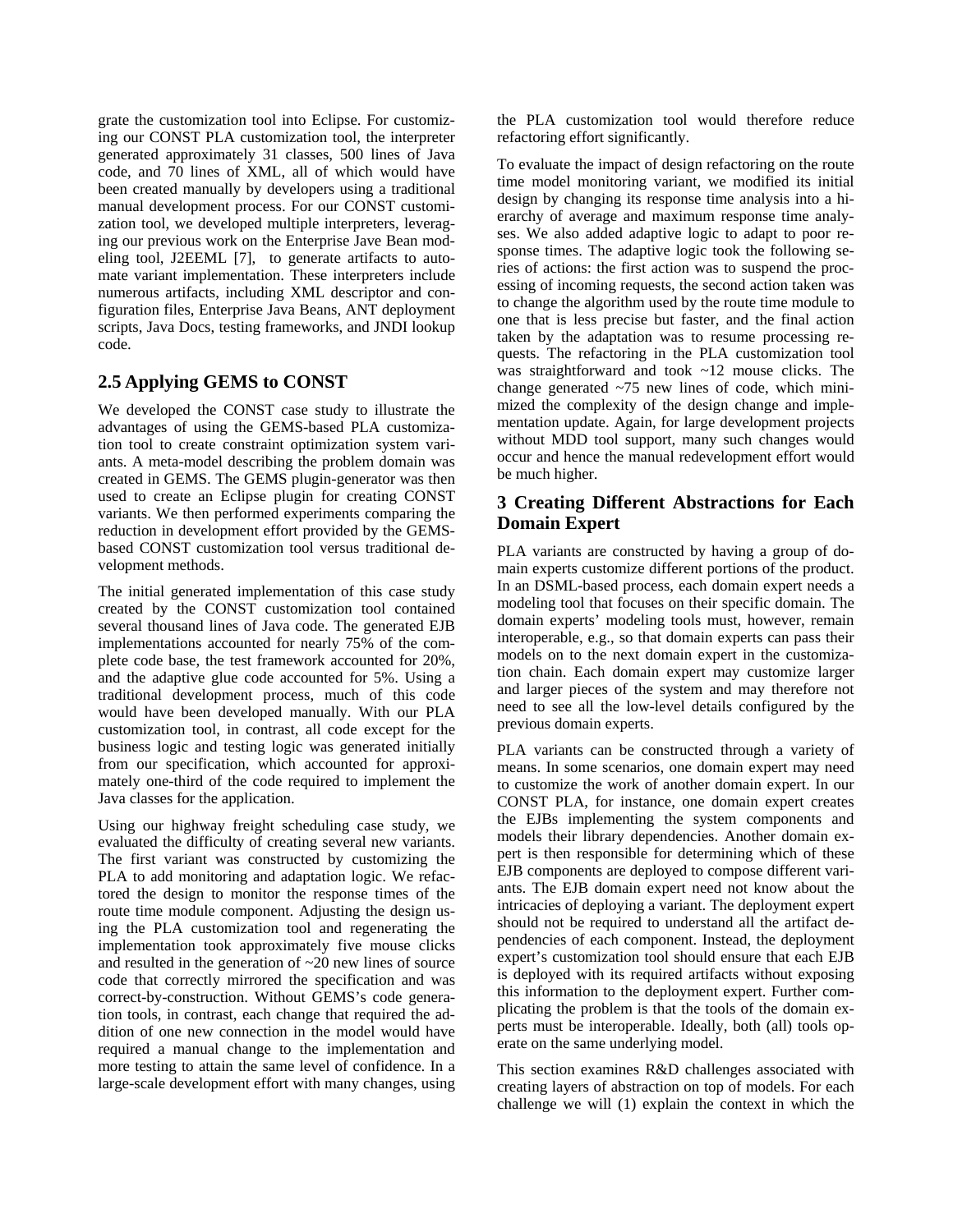challenge arises, (2) identify the specific problems that must be addressed, and (3) outline an approach that helps resolve the challenge and show how we could apply these solutions in our CONST PLA.

To present the challenges associated with creating layers of abstraction, we use a case study based on CONST. CONST presents significant challenges for the deployment and configuration of its distributed components, including the RTM and Scheduler It is therefore important that a PLA customization tool be provided, which can guarantee that a variant of the optimization system is correctly deployed and configured. We extended an existing deployment and configuration tool, the FireAnt model driven deployment and configuration system to create a deployment and configuration tool for CONST. We use the extension of FireAnt as the case study for illustrating our model abstraction technologies.



**Figure 6. MEXTL Abstraction Architecture**

### **Section 3.1 The Model EXTension Language (MEXTL)**

The *Model EXTension Language* (MEXTL) is a DSML that allows developers to annotate an existing instance of a DSML, which we call the *Basis Underlying Model* (BUM), to provide a layer of abstraction on top of it. MEXTL provides mechanisms for specifying which portions of the *Basis Underlying Modeling Paradigm* (BUMP) to hide in the new DSML. It also contains facilities for describing points of variability in the new

DSML and how they are mapped to the BUMP. Finally, MEXTL allows developers to mark which groups of elements from the BUM should serve as atomic units in the new DSML. Figure 6 illustrates the process by which an existing DSML instance is extended using MEXTL to create a new modeling paradigm.

We have developed extensions to GEMS that provide a graphical editing environment for MEXTL. The environment supports the importation of existing instances of models, developed with GEMS, and their annotation with MEXTL entities. The editor provides mechanisms for viewing the underlying model instance and MEXTL elements separately. Interpreters for models annotated with MEXTL entities can generate new DSMLs, GEMSbased Eclipse Plug-ins, and translation interpreters from the new DSML to the BUMP.

## **Section 3.2 Challenge 1: Expose the Same Model Elements Through Different Abstractions to Each Domain Expert**

**Context.** PLA Variants are constructed by having a group of domain experts that customize different portions of the product. Each domain expert needs a modeling tool that focuses on their specific domain. The domain experts' modeling tools must, however, remain interoperable. Domain experts must be able to pass their models on to the next domain expert in the customization chain. Often, each domain expert will customize larger and larger pieces of the system and will not need to see all the low level details configured by the previous domain experts.

**Problem** → **Elements of a model must be exposed to two domain experts through different abstractions.** PLA variants can be constructed through a variety of means. In some scenarios, one domain expert may need to customize the work of another domain expert. In our CONST PLA, one domain expert creates the EJBs implementing the system components and models their library dependencies. Another domain expert is then responsible for determining which of these EJB components are deployed to compose different variants. The EJB domain expert does not need to know about the intricacies of deploying a variant. The deployment expert should not be required to understand all the artifact dependencies of each component. Instead, a mechanism should exist to allow the deployment expert's customization tool to ensure that each EJB is deployed with its required artifacts without exposing this information to the deployment expert. Further complicating the problem is that the tools of the domain experts must be interoperable. Preferably, both tools operate on the same underlying model.

Solution  $\rightarrow$  Forward an entity of one model to an**other model but with a different name and controlled access to its attributes.** The Model EXTension language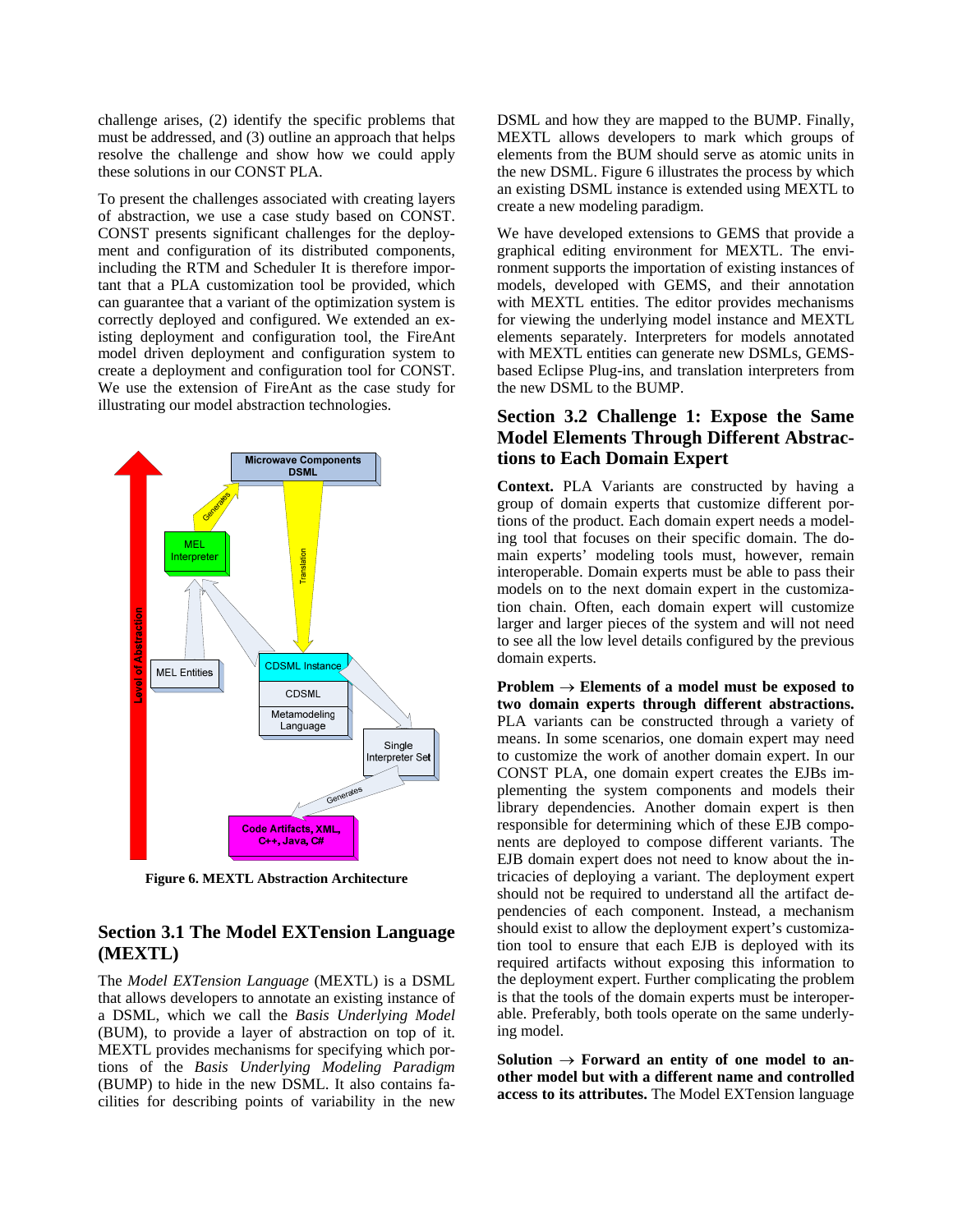(MEXTL) provides entities that can be added to instances of existing metamodels to allow them to become the metamodel for a new DSML. MEXTL is the language that specifies what entities in the basis model should be exposed in the new DSML. It also specifies how each entity should be exposed in the new DSML. In some cases, an entity may need to be exposed in a manner that hides its constituent parts. In other cases, the entity may allow controlled access to its constituents.

MEXTL provides the means to directly pass entities from the BUMP to the new DSML. Entities in the BUMP can be connected to a *Forwarding Atom* that indicates that the entity and its functionality should be copied into the new DSML. In the new DSML, creation of this entity will result in the creation of an entity with the same type as the forwarded entity from the BUMP. In the new DSML, however, the entity will automatically have its properties initialized to the same values as those of the instance that the forward was based on. The forwarded entity may also have its name and appearance changed in the new DSML. For each property on the forwarded entity, the forwarding atom allows the developer to specify if the property is read-only, read-write, or hidden. This allows developers to expose the entity in a controlled manner. The declared containment relationships and connection relationships for the forwarded entity are maintained in the new DSML if at least one entity with a type, compatible with the other end of the relationship, is forwarded.



**Figure 7. Atomic Forwarding of the Deployment Nodes for the Scheduler and RTM** 

For the constraints optimization system deployment and configuration tool, the requirements for the application infrastructure, such as requiring an EJB application server, do not change substantially. Thus we used atomic forwarding to expose the target nodes for the constraint optimization system in the configuration and deployment tool. In the configuration and deployment tool, developers only specify the physical address of the node. The MEXTL extension hides the other details that the deployer does not need to be concerned with. Figure 7 shows the MEXTL mode where the deployment nodes are being atomically forwarded.

## **Section 3.3 Challenge 2: Expose a Group of Entities Separately to One Domain Expert and as an Atomic Unit to Another Domain Expert**

**Context.** Often, one PLA customizer may compose low level entities into components that are the basic entities over which another PLA customizer operates. In the CONST deployment tool, the EJB customizer specifies which EJBs and libraries form which components. The deployer then maps these components to physical nodes. The deployer, however, needs to only know about the components and not their low level library dependencies and EJB compositions. The EJB customizer must pass these compositions of EJBs and libraries on to the deployer in a manner that preserves this dependency information but hides it from the deployer.

**Problem** → **Allow one domain expert to create compositions of entities and another domain expert to configure the compositions without seeing their constituents.** If each entity from the composition is forwarded separately to the new DSML, the next customizer in the chain will be exposed to unnecessary lowlevel details. To provide this type of abstraction, the modeling tool must provide a means for a group of entities to masquerade as an atomic unit in higher levels of abstraction.

**Solution**  $\rightarrow$  **Forward entities of one model to another model as an atomic unit.** To allow composite components to be forwarded to the new DSML, MEXTL provides the *Composite Forwarding Atom*. When an entity is connected to the composite forwarding atom, it and all of its connected and contained components are exposed as a new element in the generated DSML. As with the atomic forwarding, the newly forwarded group can be given a new name and appearance. The composite element allows the developer to specify whether the forwarded entity in the new DSML is exposed as an atom or model. If it is exposed atomically, the entities connected and contained components will not be accessible. If the entity is exposed as a model, each of the constituent components will be accessible.

To hide the jar and ear dependencies of the route time model and scheduler, we used composite forwarding to expose the route time module and its artifacts as a single atomic entity in the new DSML. The scheduler was also forwarded in this manner. This allowed component deployers to focus on where the application pieces would reside and not worry about whether or not the applica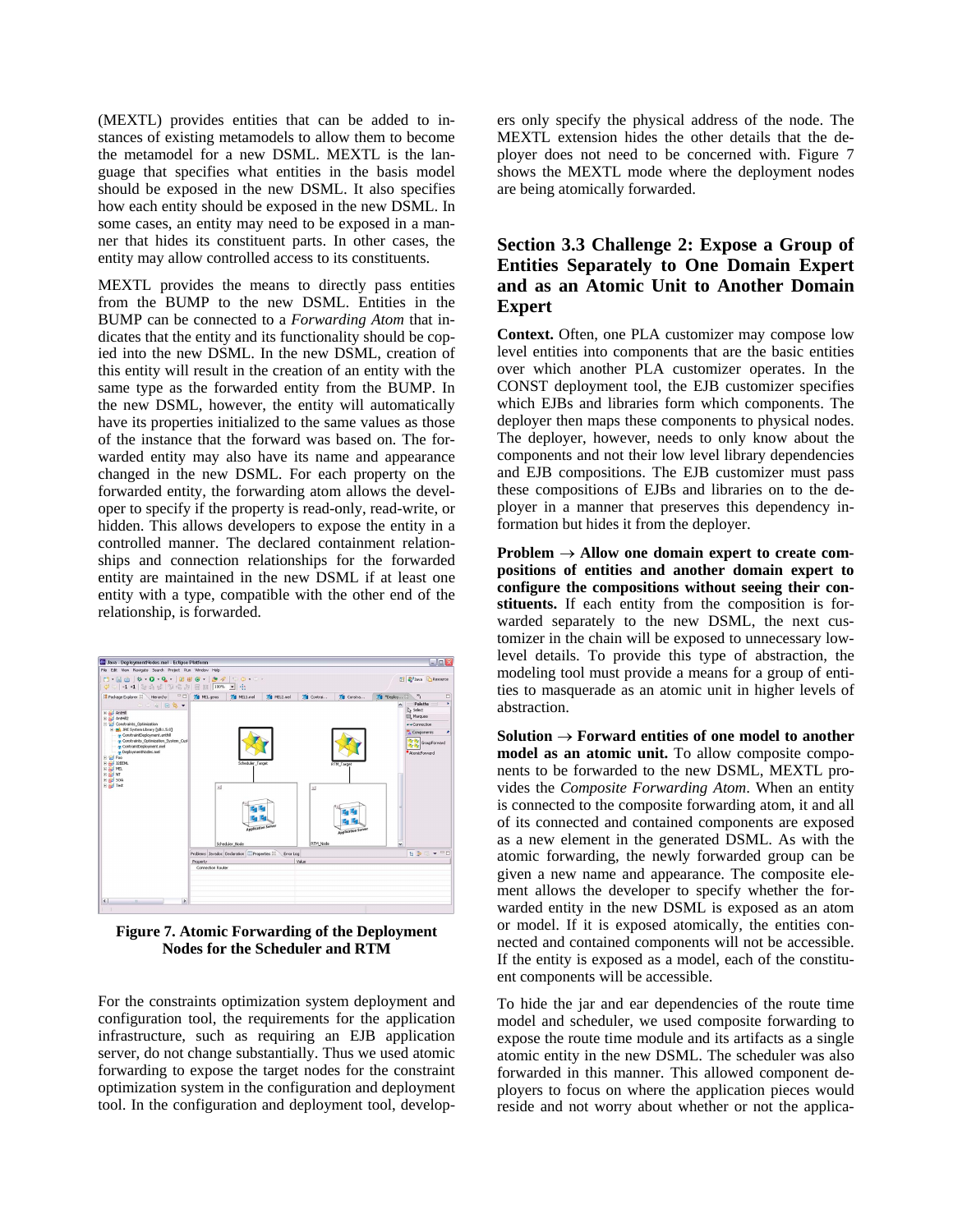tion pieces themselves were correctly constructed. The application developers constructed the dependency information for the application pieces. Figure 8 shows the MEXTL model where the route time module and scheduler composites are being forwarded.



**Figure 8. Group Forwarding of the Scheduler Assembly and RTM Assembly**

# **Section 3.4 Challenge 3: Forwarded Compositions and Entities May Have New Connection and Other Constraint Requirements**

**Context.** One PLA customizer may need to declare constraints on the compositions they create. In the CONST deployment tool, the EJB component customizer must be able to specify which components can be co-located and which components cannot. The EJB customizer must also specify which components must be deployed for each system and their composition rules. Without these rules, the deployment expert will be able to compose invalid CONST systems.

**Problem** → **Mechanisms must exist to declare new constraints for forwarded entities.** Each customizer must have a mechanism to pass constraints on to the next customizer in the chain. Preferably, these constraints should be enforced by the tool chain to ensure that they are applied. Constraints, however, are usually specified only in the metamodel and apply to general types. Therefore, a mechanism must be created that allows constraints to be applied to specific entity instances within a model.

Solution  $\rightarrow$  Allow developers to declare connections **between forwarded entities using the metamodeling language.** After forwarding components into the new DSML, developers may still need to declare new entities that will be available. MEXTL allows developers to use the GEMS metamodeling language to specify new connections between the forwarding atoms that will apply to the forwarded entities in the new DSML. MEXTL also provides developers with the ability to declare new model and atom types that inherit from the forwarded entities. Inheriting from forwarded entities allows developers to specify properties and relationships that only make sense in the new DSML.

The GEMS metamodeling visualization capabilities are fully supported in MEXTL. Developers may create aspects or views on the forwarded entities that appear in the new DSML. The creation of aspects works as described in Section 2.3.

### **4 Related Work**

The *Generic Modeling Environment* (GME) [9] [10] is a MDD environment that supports the rapid development of DSMLs. GEMS provides several capabilities not found in GME. GME does not provide a model extension language that allows layers of abstraction to be built on top of existing model instances. GME's approach to providing separate environments to each domain expert is its concepts of paradigm sheet and references. References allow one part of the model to refer to another portion of the model. They do not, however, allow for the creation of new constraints on the referenced elements as in MEXTL. Paradigm sheets allow multiple paradigms to be shared in the same modeling environment. Paradigm sheets do not enforce the separation of concerns between models. Each domain expert can view and edit the paradigm sheets of the other domain experts. MEXTL allows for an enforced and clean separation of modeling concerns.

The Eclipse Foundation's *Graphical Modeling Framework* (GMF) [11], is an emerging MDD tool development framework designed to facilitate the creation of DSMLs. Unlike GEMS, however, GMF does not provide a graphical editor for constructing metamodels. Instead, it takes metamodels created via a separate tools and generates editing environments for the metamodel. GMF is also early in development and does not yet have a concrete implementation. GMF does intend to support allowing multiple model entities to masquerade as a single entity but does not provide a graphical metamodeling environment to specify these compositions and to further extend them as MEXTL does.

Microsoft's Domain-Specific Language Tools [13] is another toolsuite for developing MDD tools that supports the creation of DSMLs. As with GMF, the Corona tools do not provide a graphical means to define metamodels. Moreover, Corona does not support a model extension language like MEXTL.

### **5 Concluding Remarks**

In theory, PLAs can reduce the effort associated with developing a group of component applications. In practice, it is hard to develop the PLA customization tools required to reduce effort. Without PLA customization tools, developers must reason about complex sets of QoS requirements and large configuration spaces, which